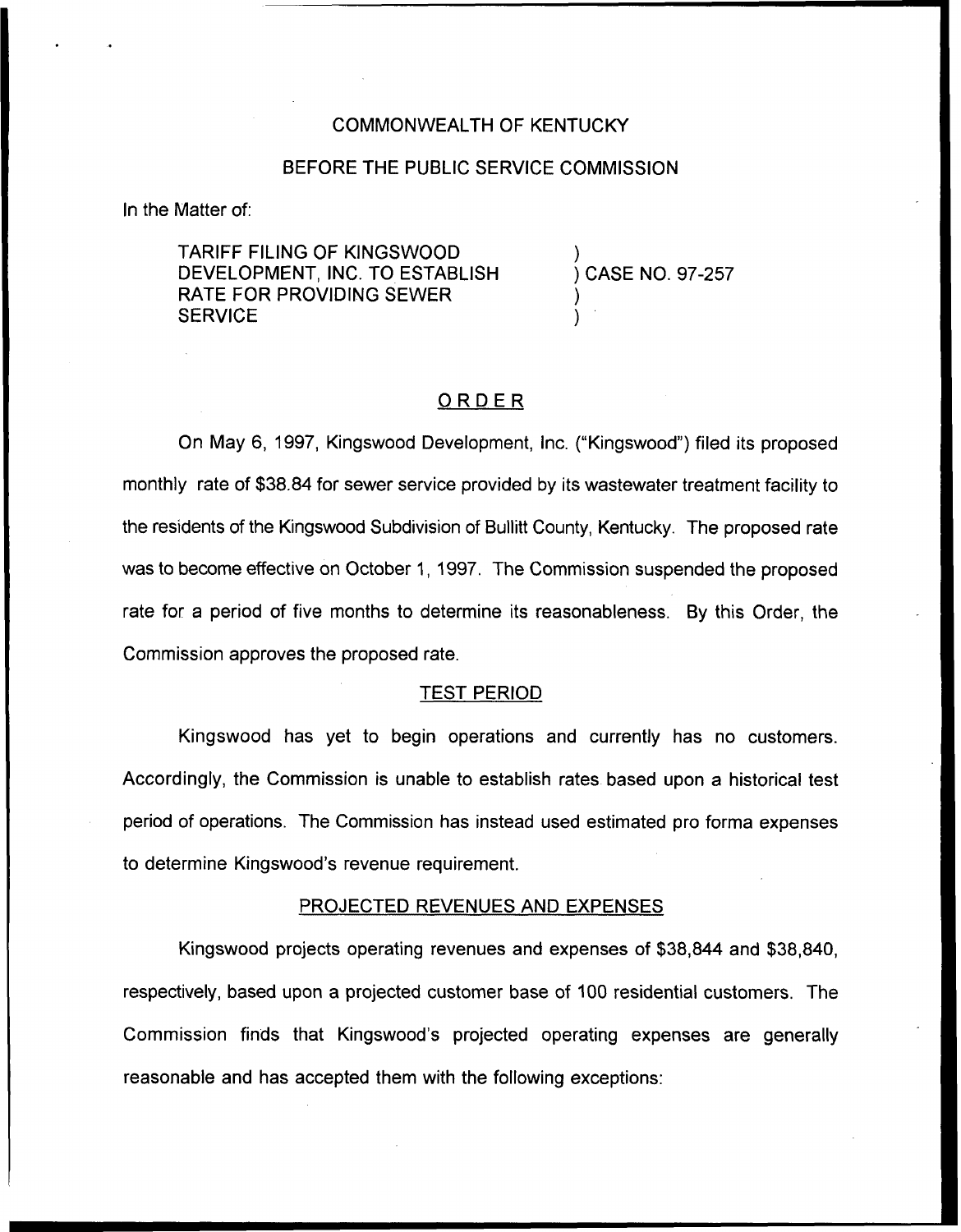PSC Assessment. Kingswood proposes to include a PSC assessment of \$60 in its pro forma expenses. Based upon projected revenues of \$38,444, Kingswood's assessment is only \$50. See KRS 278.130. The Commission has therefore reduced Kingswood's proposed pro forma expense by \$10.

Depreciation/Amortization. Kingswood proposes pro forma levels of depreciation and amortization expenses of \$7,166 and \$3,060, respectively. Based upon its calculation of amortization expense, it appears that Kingswood intends to amortize construction overhead costs over 5 years. As the Uniform System of Accounts for Sewer Utilities ("Sewer USoA") classifies overhead costs as a cost of construction to be recorded in the appropriate utility plant account and depreciated rather than amortized, the Commission has allocated overhead construction costs between Kingswood's 20 and 10 year assets.

Summary. After consideration of the aforementioned adjustments, projected revenues and expenses are as follows:

|                           | Proposed          | Commission         | Adjusted          |
|---------------------------|-------------------|--------------------|-------------------|
|                           | <b>Operations</b> | <b>Adjustments</b> | <b>Operations</b> |
| <b>Operating Revenues</b> | 38,844            | $-0-$              | 38,844            |
| <b>Operating Expenses</b> | 38.840            | (2,816)            | 36,024            |
| Net Operating Income      |                   | 2,816              | 2,820             |

#### REVENUE REQUIREMENT

The Commission has historically used an operating ratio approach to determine revenue requirements for small, privately-owned utilities. This approach is used because no basis for rate-of-return determination exists or the cost of the utility has fully or largely

 $-2-$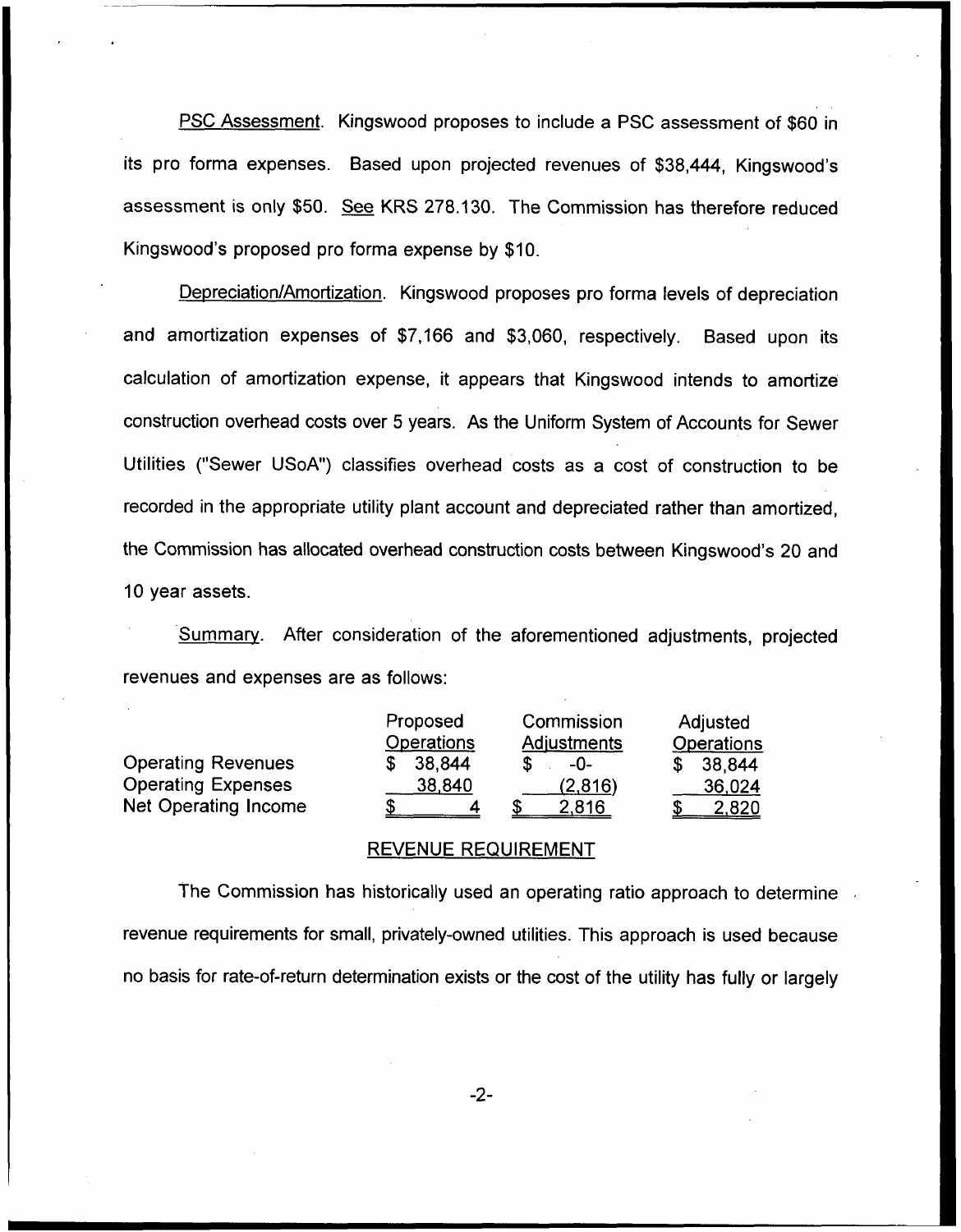been recovered through the receipt of contributions. The Commission finds that this method should be used to determine Kingswood's revenue requirements.

Kingswood's requested operating revenue of \$38,844 provides for an operating ratio of only 92.6 percent.<sup>1</sup> Normally the Commission establishes sewer utility rates using an operating ratio of 88 percent, which if used in this case would result in higher rates. Since Kingswood has yet to begin operations, it is difficult to estimate or project operating revenues and expenses. The Commission is concerned that the requested rate may not provide Kingswood with an adequate surplus necessary for equity growth. While approving the requested rate, the Commission cautions Kingswood to closely monitor its financial position and to take the appropriate action as it deems necessary.

Having considered the application and evidence of record and being otherwise sufficiently advised, the Commission finds that:

 $1<sub>1</sub>$ Based upon the utility's projected customer base of 100 customers, the rate in Appendix A will produce annual sewer revenues of \$38,844.

2. The rates set forth will allow Kingswood sufficient revenues to meet its operating expenses and provide for future equity growth, including provisions for servicing its debt.

3. Kingswood should monitor its financial condition to ensure that its rates remain adequate to meet its operating expenses and provide for equity growth.

 $$36,024$  (Operating Expenses)  $\div$  \$38,884 (Operating Revenue) = 92.6%.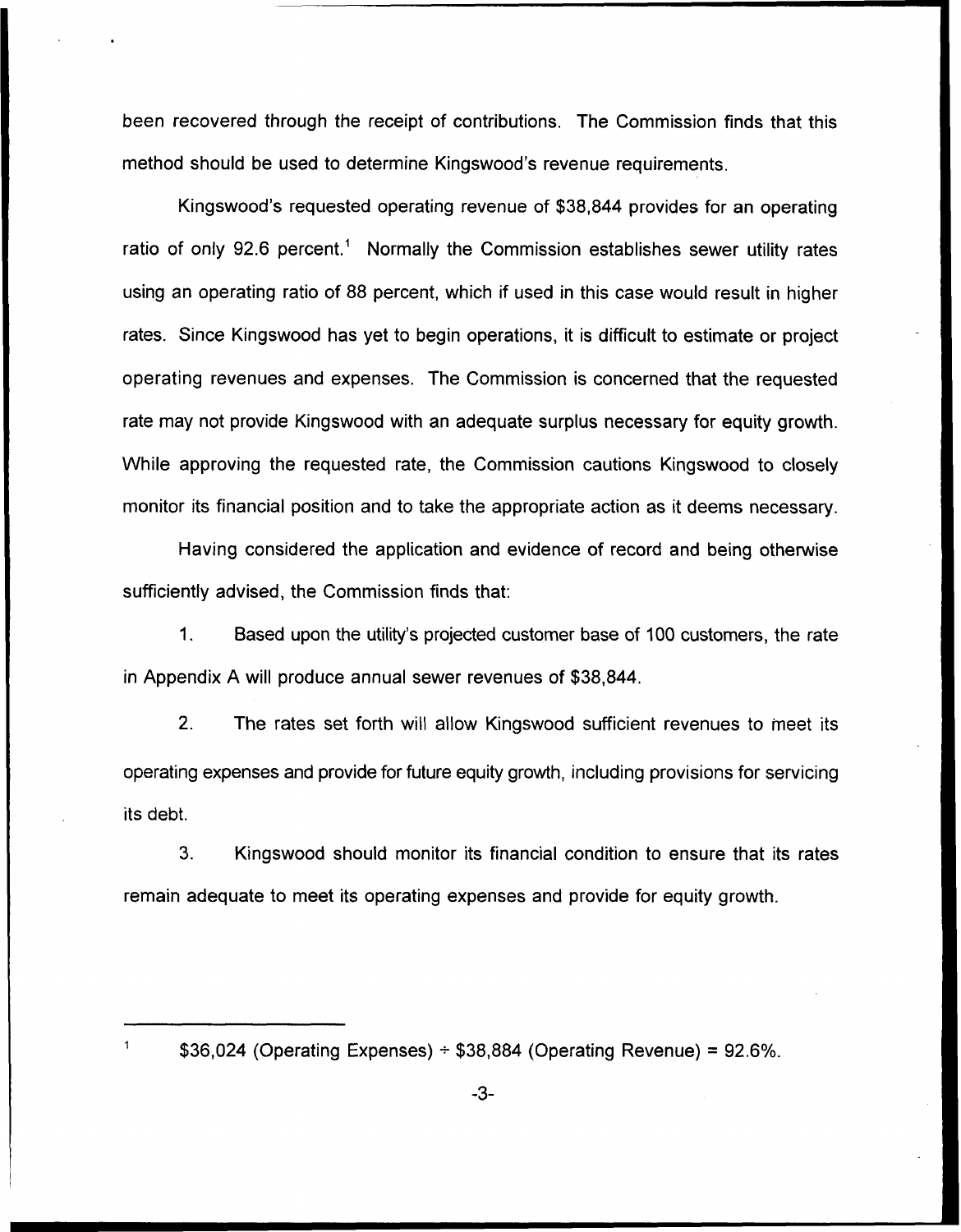IT IS THEREFORE ORDERED that:

 $1.$ The rate set forth in Appendix A to this Order is approved for sewer service rendered by Kingswood on and after the date of this Order.

Within 30 days of the date of this Order, Kingswood shall file with the  $2<sub>1</sub>$ Commission revised tariff sheets setting out the rate approved herein.

 $3<sub>1</sub>$ Nothing contained herein constitutes nor shall be considered as approval of any construction project not previously considered and approved by the Commission in Case No. 96-423.<sup>2</sup>

Done at Frankfort, Kentucky, this 27th day of February, 1998.

## **PUBLIC SERVICE COMMISSION**

Vice Chairman

*issione* 

ATTEST: **Executive Director** 

 $\overline{a}$ Case No. 96-423, Application of Kingswood Development, Inc for a Certificate of Public Convenience and Necessity (Feb. 28, 1997).